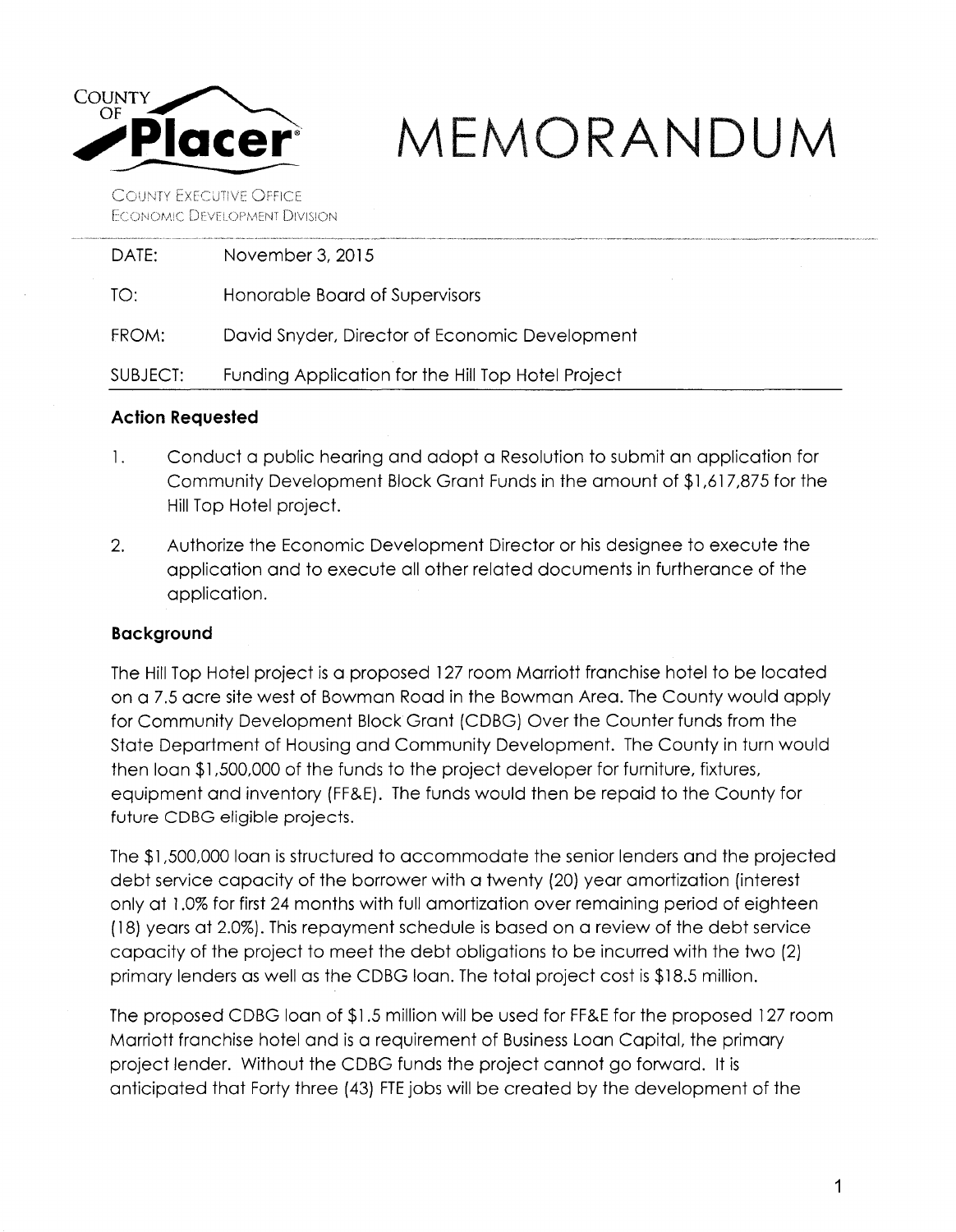Honorable Board of Supervisors November 3, 2015 Funding Application for the Hill Top Hotel Project

Project. The loan amount per job at \$34,833 is lower than the federal statute of \$35,000 per job.

Cost estimates for the land work and construction have been provided by experienced contractors familiar with the site and the requirements of Marriott. A complete set of architectural and construction plans were prepared by RYS Architects. The project is feasible as presented based on the updated hospitality research study, the structure of the Business Loan Capital financing, and the proposed CDBG OTC financing.

## **Environmental Impact**

The proposed administrative activity is exempt from California Environmental Quality Act (CEQA) review pursuant to CEQA Guidelines Section 15310 (Loans) and under the National Environmental Protection Act per 24 CFR 58.34.

## **Fiscal Impact**

There is no General Fund impact. The funding application includes \$1.5 million for funds to be loaned to Hill Top Hospitality LLC. The loan funds are to be repaid to the County for future CDBG eligible activities. The application also includes \$5,000 for Activity Delivery and \$112,875 for Administration to cover the costs of County and/or Consultant work associated with implementing the grant, tracking job creation, reporting, and other related functions.

Attachment 1 - Resolution

On file with Clerk of the Board - Application

cc: Gerry Carden, County Counsel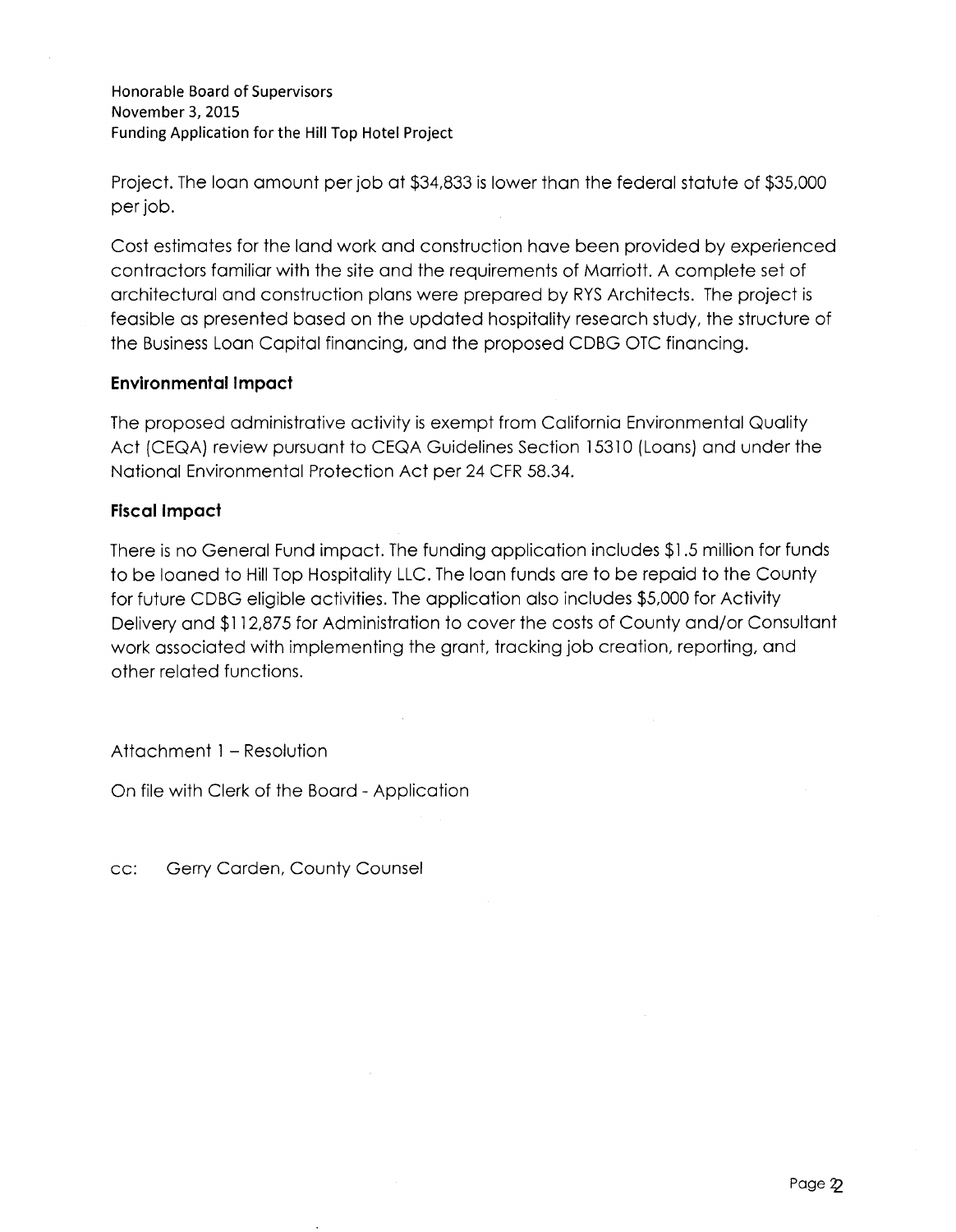Before the Board of Supervisors County of Placer, State of California

In the matter of:

Resolution No.

AUTHORIZE THE DIRECTOR OF THE OFFICE OF ECONOMIC DEVELOPMENT OR DESIGNEE TO EXECUTE AND SUBMIT AN APPLICATION TO THE CALIFORNIA STATE DEPARTMENT OF HOUSING AND COMMUNITY DEVELOPMENT FOR FUNDING OF \$1,617,875, UNDER THE COMMUNITY DEVELOPMENT BLOCK GRANT OTC PROGRAM AND EXECUTE ALL OTHER RELATED DOCUMENTS IN FURTHERANCE OF THE APPLICATION

The following RESOLUTION was duly passed by the Board of Supervisors of the County of

Placer at a regular meeting held November 3, 2015 by the following vote on roll call:

Ayes:

Noes:

Absent:

Signed and approved by me after its passage.

Chair, Board of Supervisors

Attest: Clerk of said Board

WHEREAS, the proposed application for the State of California, Department of Housing and Community Development, 2015 Community Development Block Grant Over The Counter Program has been prepared in compliance with citizen participation and applicable Federal and State regulations; and

WHEREAS, the CDBG-OTC application will provide grant funds to the County to loan to the Hill Top Hotel project, thus creating 43 full time jobs;